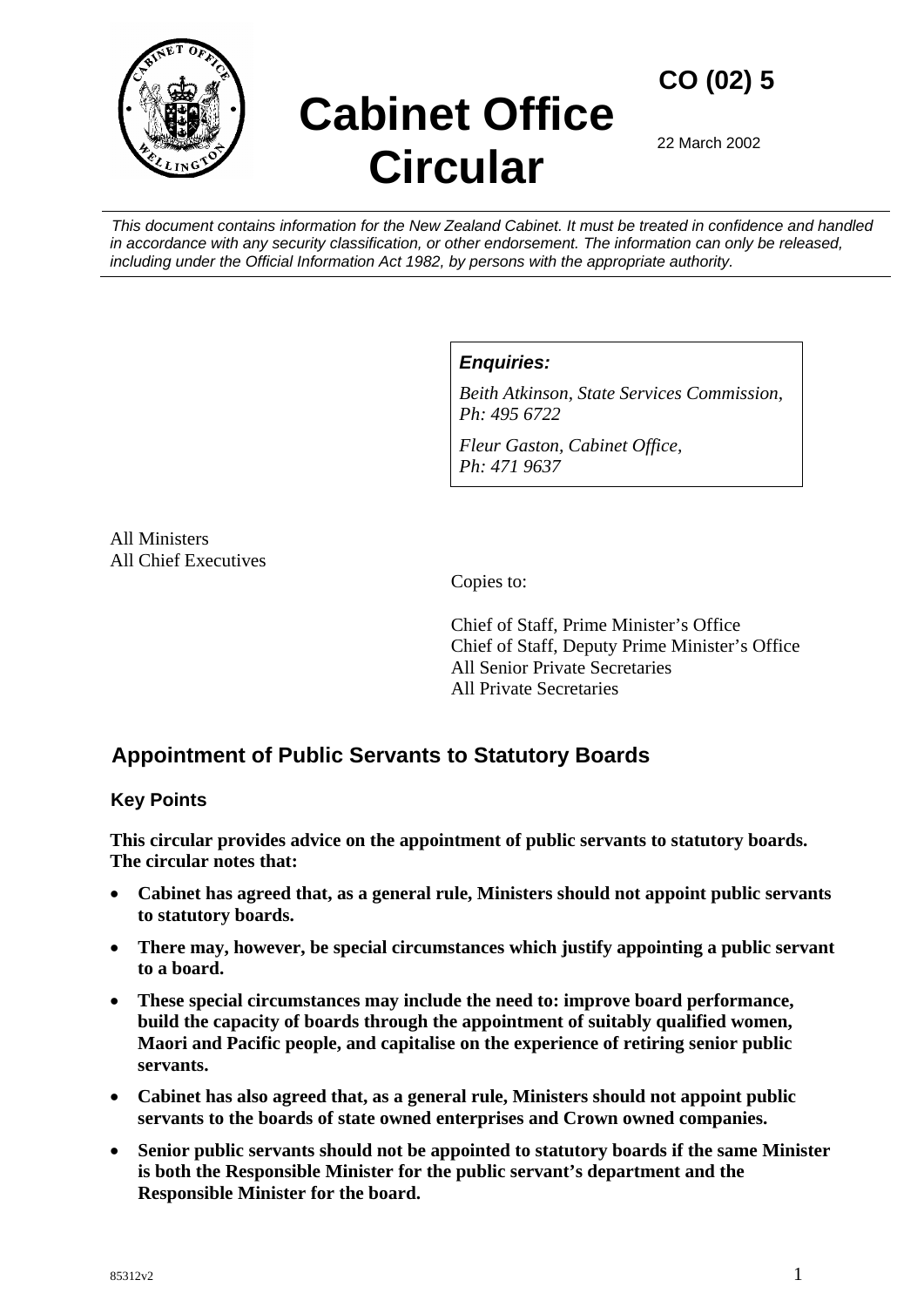• **Chief Executives should draw this circular to the attention of those involved in making recommendations about appointments to statutory boards and to senior staff in their departments.** 

#### **Introduction**

- 1 Cabinet has approved a policy on the appointment of public servants to statutory boards and other public bodies in which the Crown has an interest. This circular sets out the policy and should be read in conjunction with the State Services Commission's *Board Appointment and Induction Guidelines* and the relevant part of the Cabinet Office Circular *Fees Framework for Members of Statutory and Other Bodies Appointed by the Crown* [CO (01) 8].
- 2 Ministers and chief executives are asked to ensure that all staff involved in appointments to statutory boards are familiar with the requirements of this circular. The circular should also be drawn to the attention of all public servants who have been appointed to statutory boards and to any public servant who informs their department that they are being considered for appointment to a statutory board.
- 3 Current practice in departments with respect to statutory board appointments ranges from prohibiting staff from accepting board member positions through to standard conflict of interest policies. The policy outlined in this circular does not preclude departments from continuing to prohibit acceptance of board positions by their staff if the department so chooses. (See paragraph 18).

#### **Scope of the Policy**

- 4 The policy in this circular applies to the employees of all Public Service departments (i.e. public servants) and to all proposed appointments of public servants, by Ministers or by the Governor-General on the recommendation of Ministers, to statutory boards and other public bodies in which the Crown has an interest.
- 5 The policy does not apply to employees of the wider State sector. The wider State sector includes organisations outside the State Sector Act, such as the New Zealand Police, the New Zealand Defence Force, Crown entities, state owned enterprises and other statutory boards which have employees. Employees of these organisations should be treated like any other potential candidate for appointment. It should be noted, however, that the conflict of interest policy outlined in the State Services Commission's *Board Appointment and Induction Guidelines* will make it inappropriate to appoint many employees of the wider State sector.
- 6 The policy is intended to cover public servants who may be considered for appointment or who have already been appointed to statutory boards as individuals in their own right. The policy is not intended to cover the appointment of public servants as representatives of departments (*ex officio*) or as Crown representatives. (See paragraph 17 for more information on *ex officio* appointments).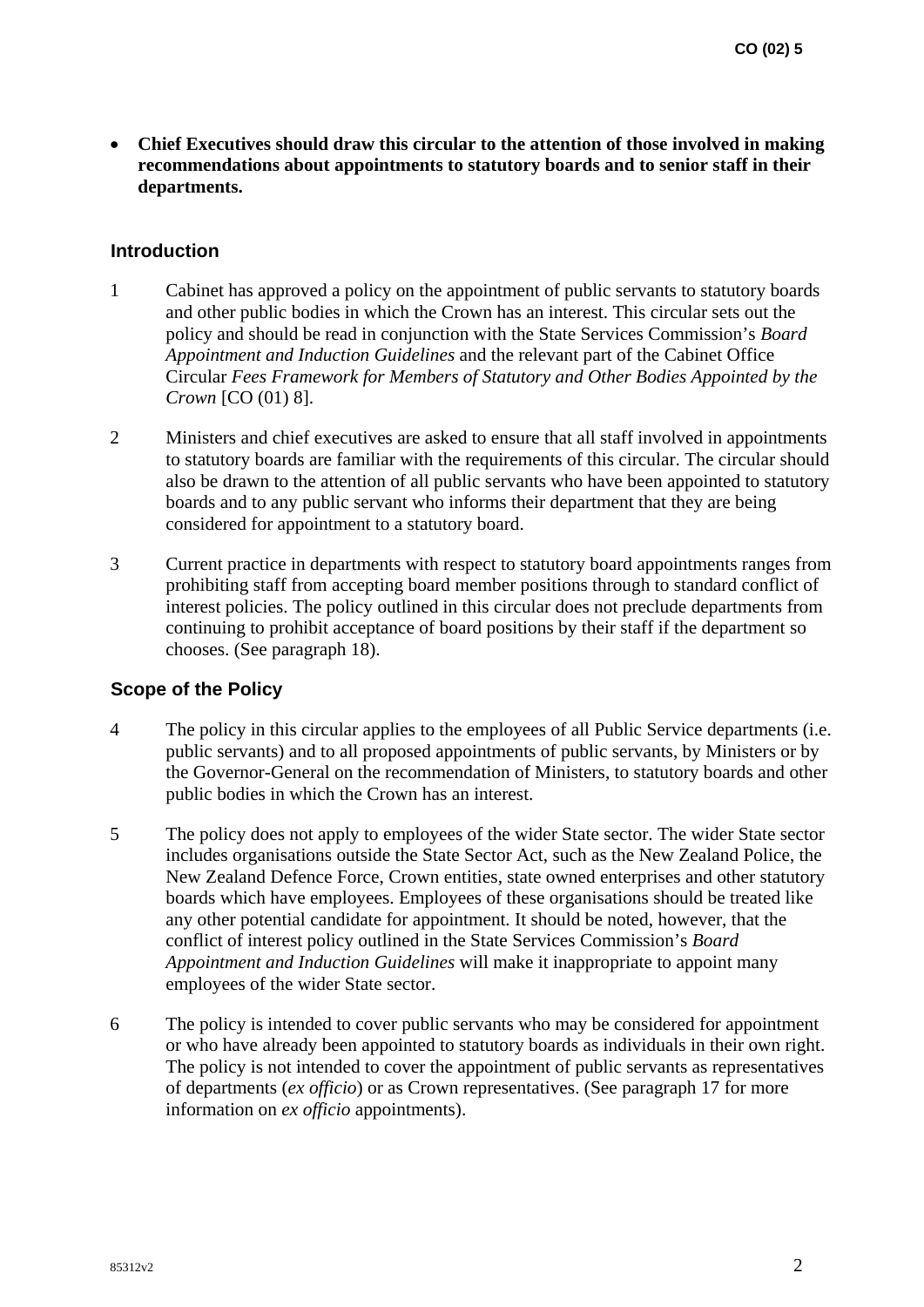7 Public servants, like any other member of the public, are able to stand for elected boards, such as school boards of trustees. Public servants should not put themselves forward for election if there is an unmanageable conflict of interest between their Public Service job and the elected board. The New Zealand Public Service Code of Conduct requires that public servants should inform their chief executive of their intention to stand for an elected board, to ensure that no conflict exists.

# **General Policy**

8 A public servant's first duty as an employee is to their Minister and to the government of the day through their departmental chief executive. The first duty of a board member of a statutory body is to work to achieve the statutory interests of the entity. There is potential for these two duties to be at odds with each other when a public servant serves as a board member. Cabinet has, therefore, agreed that, because of the potential conflict of interest between the role of a public servant and the role of a board member, as a general rule, Ministers should not appoint public servants to statutory boards.

# **Special Circumstances**

9 Cabinet has, however, noted that there may be special circumstances which justify appointing a particular public servant to a statutory board.

#### *Improving Board Performance*

10 There are circumstances where appointing a particular public servant to a board may be critical for board performance. These circumstances could be described as ones where there is a high risk to achieving the board's goals or properly carrying out the board's basic functions without direct input from a particular public servant. This might be where there is a confluence of person and role: Ministers need a specific task completed and a particular public servant has experience in completing these tasks in a public sector environment.

# *Capacity Building*

11 Cabinet has noted that the available pool of women, Maori and Pacific Island candidates will be reduced if the policy that Ministers should not appoint public servants to boards is applied without exceptions. Cabinet has, therefore, noted that the special circumstances envisaged in paragraph 9 may include the need to build the capacity of boards through the participation of suitably qualified women, Maori and Pacific Island people.

#### *Capitalising on Experience*

12 As senior public servants head toward the end of their Public Service careers they may be considered for appointment to statutory boards. Boards may lack strong central government knowledge and understanding or they may need specialist skills. Retiring public servants are an excellent source of such experience that Ministers have called on in the past and should continue to consider. While there may be an overlap between the end of a Public Service career and a board appointment, the potential conflict of interest arising from the overlap may be acceptable for a few months. This is because the greater part of the board appointment will be after the public servant has retired.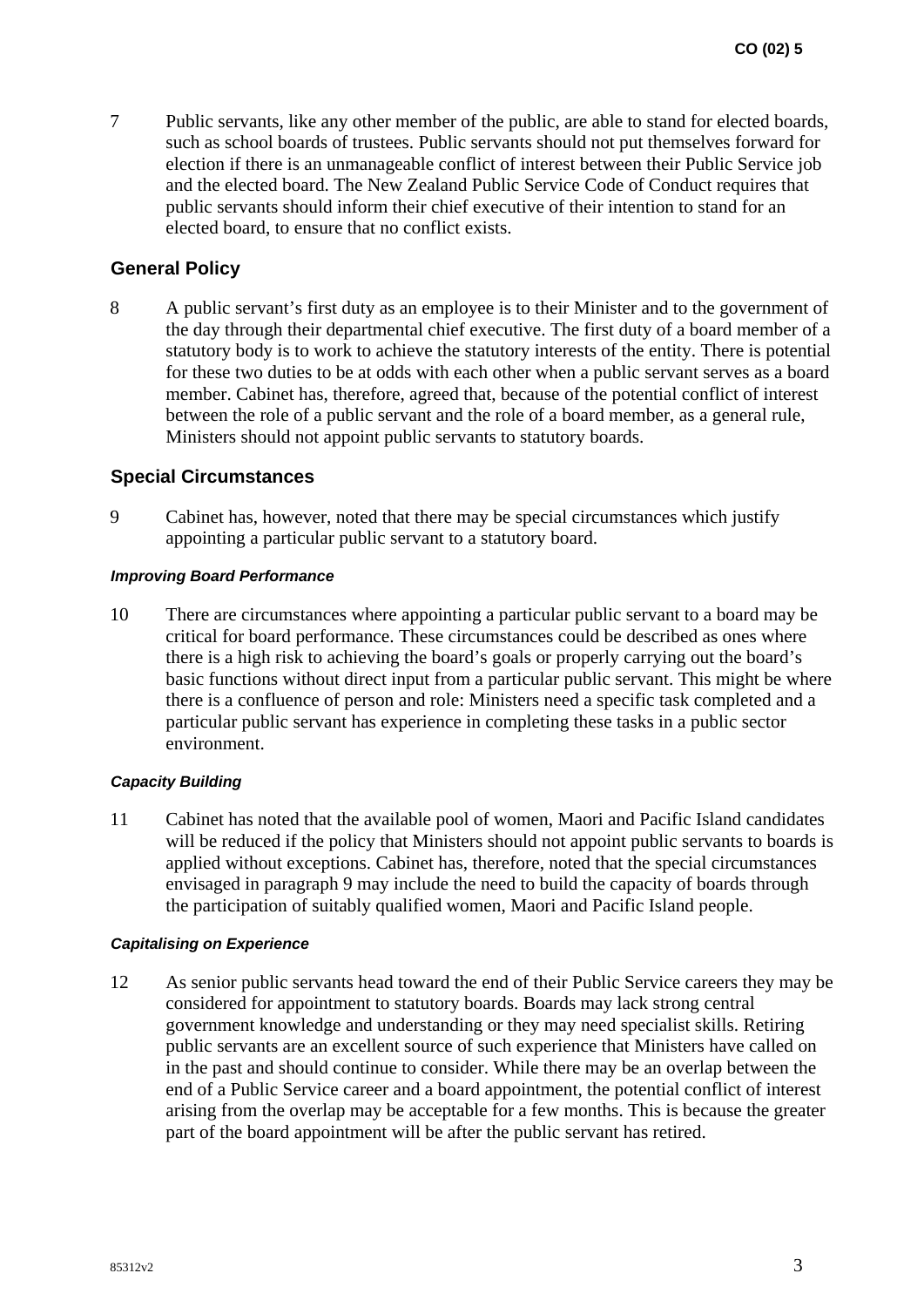#### *Advice to Ministers: APH Paper*

13 Where special circumstances exist and a Minister is proposing the appointment of a public servant to a board, the Minister should outline these circumstances in the submission to the Cabinet Appointments and Honours Committee (APH). The public servant's skills and experience and the benefits and risks of making such an appointment should be outlined by the Minister in the APH paper. (The general requirements for APH papers are set out in the Cabinet Office *Step-by-Step Guide*, available at www.dpmc.govt.nz/cabinet).

# **Appointments to Boards of Crown-Owned Companies and State Owned Enterprises**

14 State owned enterprises and Crown owned companies are constituted under the Companies Act 1993 which requires directors to act in the best interests of the company. Cabinet has agreed that, as a general rule, Ministers should not appoint public servants to the boards of state owned enterprises and Crown owned companies because of the potential conflict of interest between the role of a public servant and the role of a company director under the Companies Act.

# **Guidance for Public Servants as Board Members**

#### *Appointments as Individuals or as Ex Officio*

- 15 Public servants may be appointed to statutory boards as individuals in their own right, where there are special circumstances, or as representatives of departments *(ex officio)*.
- 16 A public servant who is appointed to a board as an individual has all the responsibilities and duties of any other board member. They are not representing the views of their department or of the government of the day. The public servant is on the board for their skills and experience and is contributing as an individual.
- 17 On the other hand, a public servant appointed in an *ex officio* capacity, or as a Crown representative, is appointed to represent the views of their department or of the government of the day. It should be noted, however, that in relation to boards of Crown entities Cabinet has agreed that, as general policy, public servants will not serve *ex officio* as members of such boards. In particular, public servants from the monitoring department should not serve on a Crown entity board.

#### *Managing a Statutory Board Appointment*

- 18 If a public servant is being considered for appointment to a statutory board as an individual, they should treat the board appointment as a form of secondary employment. The process for managing secondary employment is outlined under Principle One of the New Zealand Public Service Code of Conduct. A public servant must obtain the agreement of their chief executive before accepting appointment to a board.
- 19 If the public servant being considered for appointment to a board is a chief executive, then they must seek the advice of the State Services Commissioner and notify their Responsible Minister.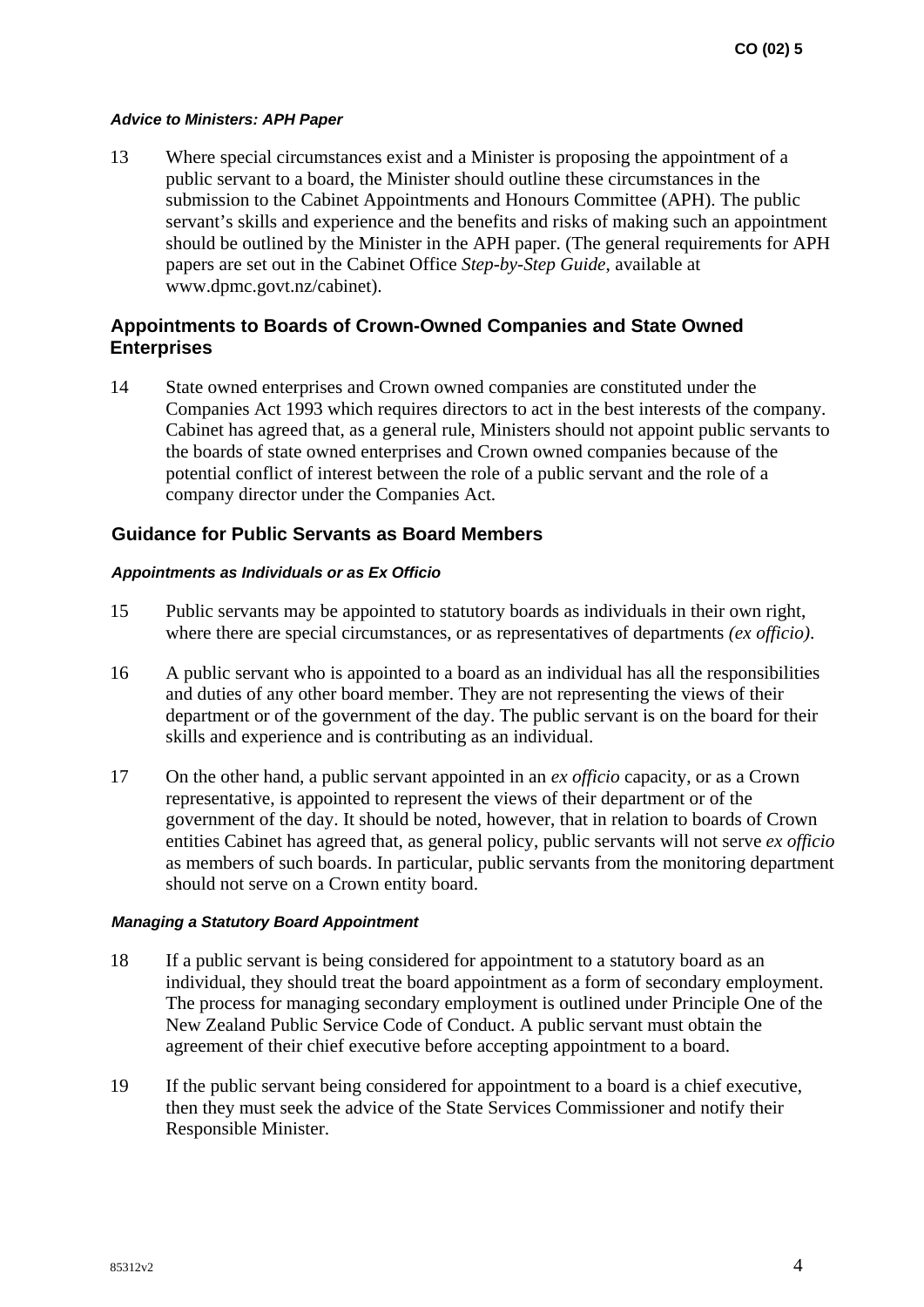20 Public servants are subject to the same rules as any other person nominated for membership of a statutory board. The appointment process should be appropriate to the appointment and should follow either the State Services Commission's *Board Appointment and Induction Guidelines* or the Crown Company Monitoring Advisory Unit's Cabinet-approved appointment process.

#### *Fees*

- 21 The framework for the payment of fees to public servants appointed to statutory boards is set out in the Cabinet Office Circular *Fees Framework for Members of Statutory and Other Bodies Appointed by the Crown* [CO (01) 8].
- 22 An underlying principle of the fees framework for public servants is that they are able to do their primary job unhindered and without detriment to the public interest. They should also not be double-paid for their job and their appointment to a board.
- 23 If agreement is given by a chief executive for a public servant to be appointed to a board, they must decide whether the public servant will undertake board activities in their own time (for example, by taking annual leave or leave without pay) or in the employer's time. A public servant should not retain both the board fee and their ordinary pay where the duties of the board are undertaken during ordinary working hours. Public servants taking annual leave or leave without pay for board activities may receive a fee.

#### *Portfolio Reallocations and Changes of Job*

- 24 Senior public servants have regular contact with Ministers in their role as departmental employees. Depending on the relationship between a Minister and a board, Ministers may meet regularly with board members, particularly chairs.
- 25 To avoid confusion and the potential for conflict of interest Cabinet has agreed that, as a general rule, senior public servants should not be appointed to statutory boards as individuals if the same Minister is both the Responsible Minister for the public servant's department and the Responsible Minister for the board. Cabinet has also agreed that senior public servants appointed to boards as individuals should resign their board membership if the same Minister becomes both the departmental Responsible Minister and the board's Responsible Minister. Similarly, if the public servant accepts a job with a different department and the departmental Responsible Minister is the board's Responsible Minister, they should also resign from the board.
- 26 However, it is not the intention that senior public servants currently on boards as individuals should resign if the same Minister is currently both the departmental Responsible Minister and the board's Responsible Minister. This part of the policy is not intended to be retrospective. However, senior public servants currently on boards as individuals should resign their board membership if the public servant accepts a job with a different department and the departmental Responsible Minister is the board's Responsible Minister. They should also resign their board membership if the same Minister becomes both the departmental Responsible Minister and the board's Responsible Minister.